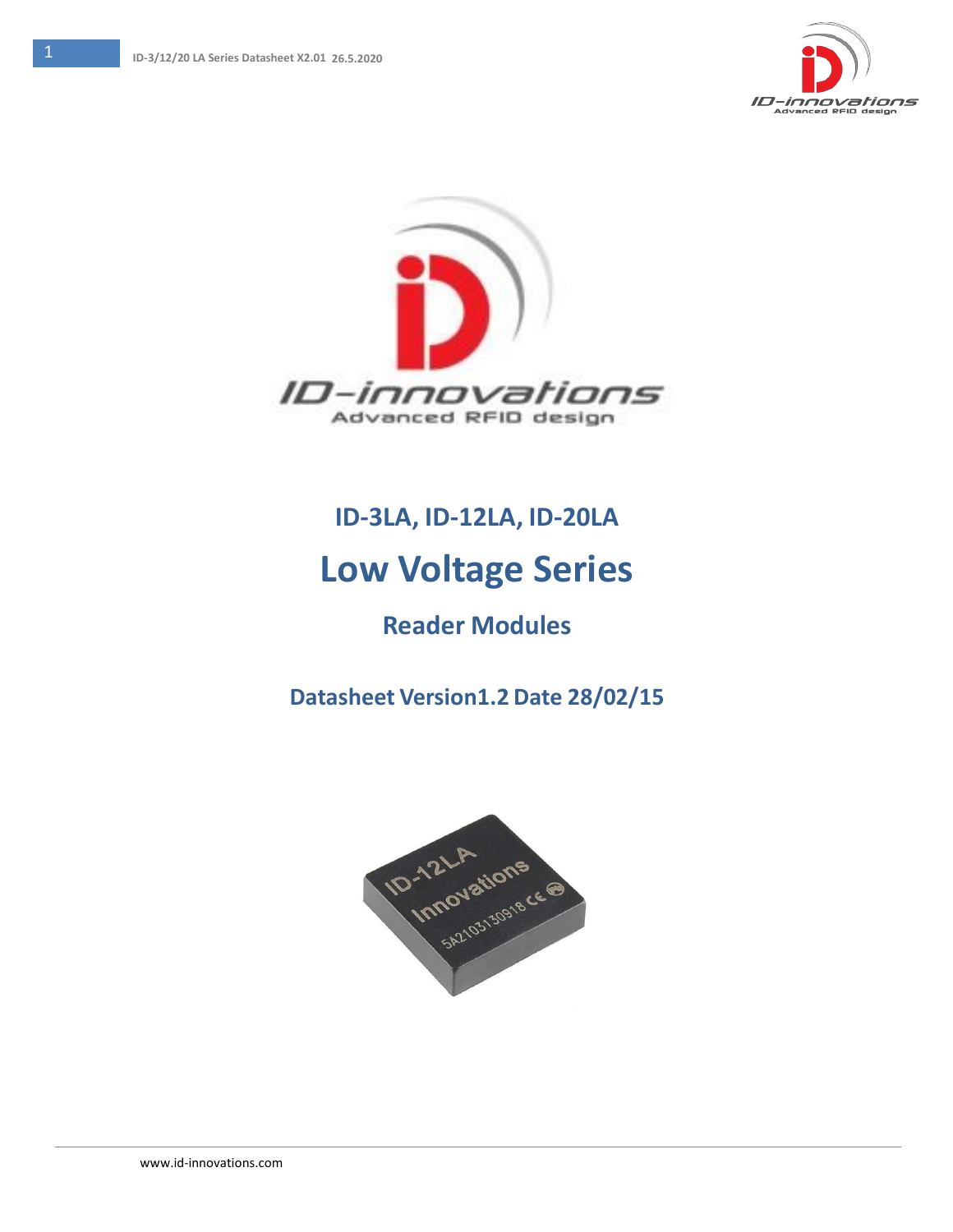

## **Content**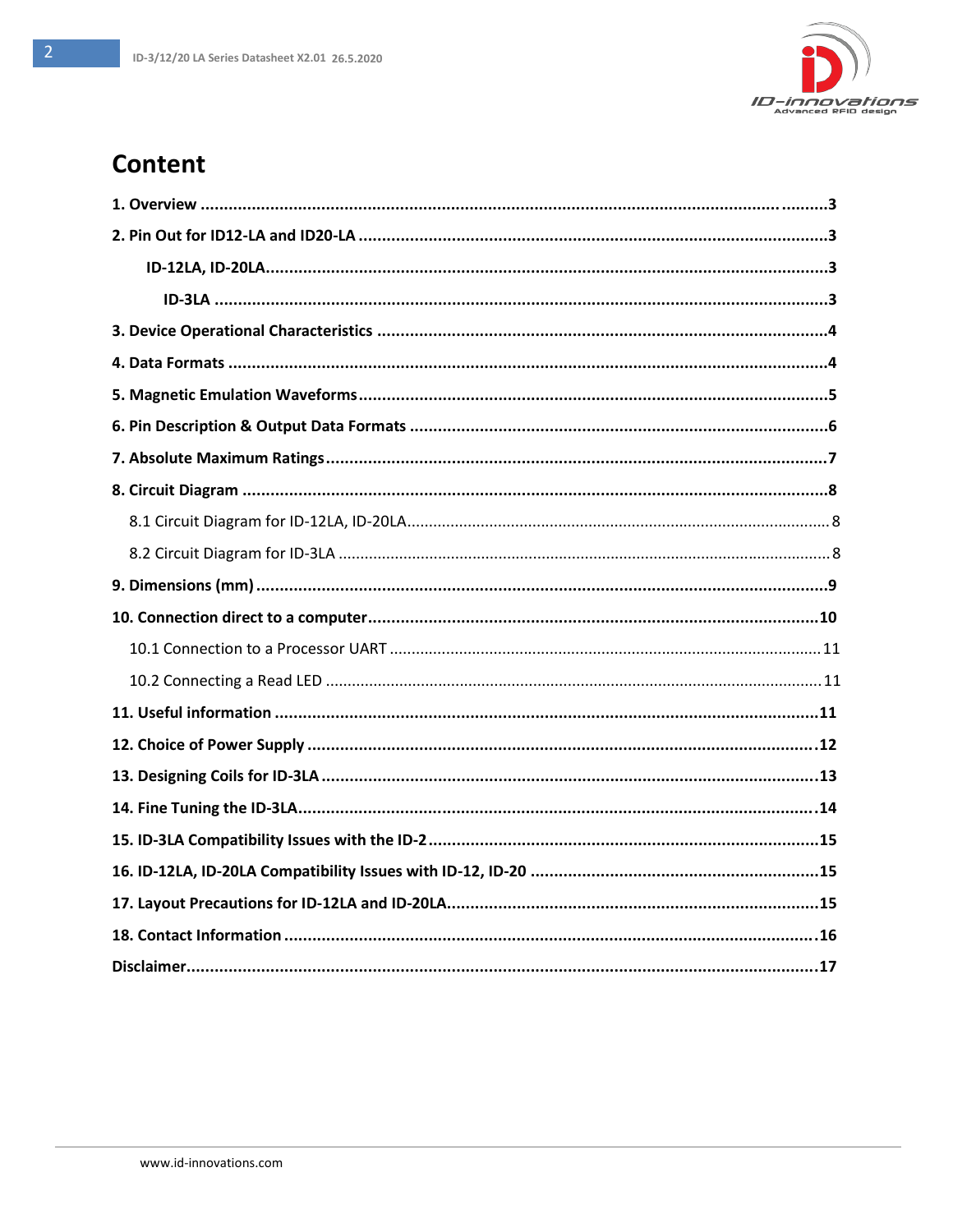

#### **1. Overview**

ID2-LA, ID12-LA and the ID20-LA series are small footprint 2.8-5.0volt reader modules that support ASCII, Wiegand26 and Magnetic ABA Track2 data formats. The modules are pin and function compatible with the ID2/12/20 series.

### **2. Pin Out for ID12-LA and ID20-LA**

|                              | ID-12LA, ID-20LA |
|------------------------------|------------------|
|                              | $11 -$           |
| n                            | $10 -$           |
| $-2$                         | 9                |
| $\overline{\mathbf{3}}$<br>п | 8                |
| $\overline{4}$<br>■          |                  |
| 5                            | 6                |

# **Bottom View**

| 1.               | GND                 |
|------------------|---------------------|
| $\mathfrak{D}$ . | RES (Reset Bar)     |
| 3.               | Do not connect      |
| 4.               | Do not connect      |
| 5.               | СP                  |
| 6.               | Tag in Range        |
| 7.               | Format Selector     |
| 8.               | D1 (Data Pin 1)     |
| 9.               | D0 (Data Pin 0)     |
| 10.              | Read (LED / Beeper) |
| 11               | +2 8V thru +5 0V    |





|                         | $11 -$ |
|-------------------------|--------|
| 1                       | $10 -$ |
| $\overline{\mathbf{2}}$ | 9      |
|                         | п      |
| 3                       | 8      |
| ٠                       | п      |
| 4                       | 7      |
| г                       | п      |
| 5                       | 6      |
| Ù                       | ī      |

**Bottom View** 

| 1.  | GND                 |
|-----|---------------------|
| 2.  | RES (Reset Bar)     |
| 3.  | ANT (Antenna)       |
| 4.  | ANT (Antenna)       |
| 5.  | СP                  |
| 6.  | Tag in Range        |
| 7.  | Format Selector     |
| 8.  | D1 (Data Pin 1)     |
| 9.  | DO (Data Pin 0)     |
| 10. | Read (LED / Beeper) |
| 11. | +2.8V thru +5.0V    |

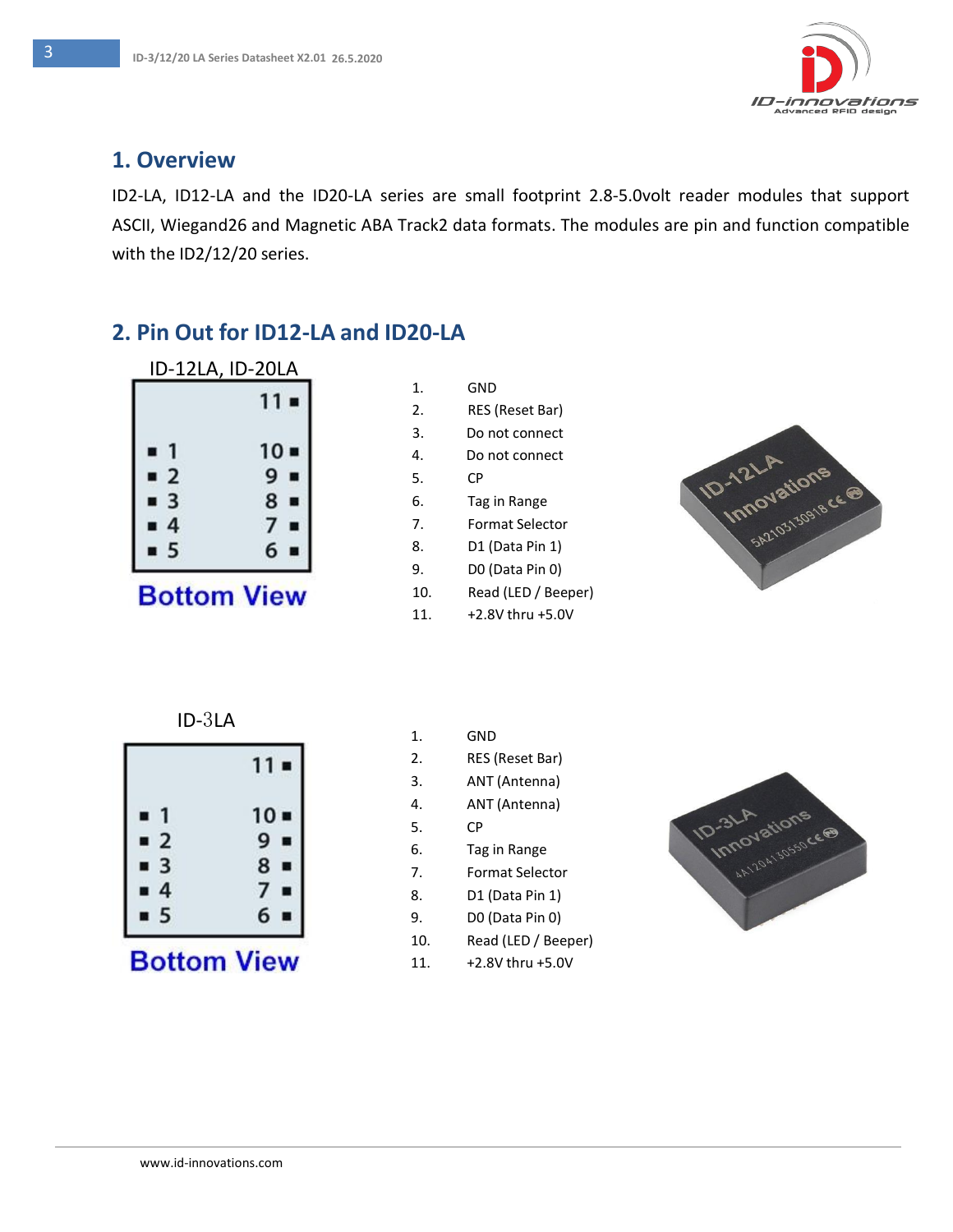

#### 3. Device Operational Characteristics

| <b>Parameter</b>      | ID-3LA, ID-12LA, ID-20LA                                                      |
|-----------------------|-------------------------------------------------------------------------------|
| Frequency             | 125 kHz nominal                                                               |
| Card Format           | EM 4001 or compatible                                                         |
| Read Range ID-3LA     | Up to 30 using suitable antenna using ID-Innovations clamshell card @5v       |
| Read Range ID-12LA    | Up to 12cm using ISO card, up to 18cm using ID-Innovations clamshell card @5v |
| Read Range ID-20LA    | Up to 18cm using ISO card, up to 25cm using ID-Innovations clamshell card @5v |
| Encoding              | Manchester 64-bit, modulus 64                                                 |
| Power Requirement     | +2.8 VDC thru +5 VDC @ 35mA ID-12LA, 45mA ID-20LA                             |
| RF I/O Output Current | $+/- 200$ m $A$ PKPK                                                          |
| Certification         | CE, C-TICK, ROHS, FCC                                                         |

#### **4. Data Formats**

Output Data Structure - ASCII - 9600 Baud, No Parity, 1 stop bit.

Output = CMOS (Push Pull) 0-Vdd

| STX (02h) | DATA (10 ASCII) | CHECK SUM (2 ASCII) | <b>CR</b> | ы. | ETX (03h) |
|-----------|-----------------|---------------------|-----------|----|-----------|
|-----------|-----------------|---------------------|-----------|----|-----------|

Example for Calculation of Checksum for ASCII

Suppose the output Data is 0C000621A58E

Here the actual data is 0C,00,00,06,21,A5 and the checksum is 6E

Using binary we Exclusive OR the bit columns

| 0C.      |   | 00001100      |
|----------|---|---------------|
| 00       |   | 00000000      |
| 06       |   | 00000110      |
| 21       |   | 00100001      |
| A5       | = | 10100101      |
| CHECKSUM |   | 10001110 (8E) |

#### Output Data Structure - Wiegand26 – 1mS repeat, 50uS pulse. Open Drain

|                 |  | з |   |  | 6 | $\overline{\phantom{0}}$ |   | l9 | 10 | <b>++</b> |    | 13 | 14 | 15      | 16 | ⇁<br>17 | 118 | <b>19</b> | 20 | 21 | ∠∠ | 123 |   |   |  |
|-----------------|--|---|---|--|---|--------------------------|---|----|----|-----------|----|----|----|---------|----|---------|-----|-----------|----|----|----|-----|---|---|--|
| Đ               |  | - | - |  | E | IE                       | ┖ | ΙE | E  | ΙE        | ΙE | IE | IО | IΩ<br>ັ | ັ  | IО      | IО  | ١O        | C  | lO | ີ  | O   | ◡ | J |  |
| Even parity (E) |  |   |   |  |   | Odd parity (O)           |   |    |    |           |    |    |    |         |    |         |     |           |    |    |    |     |   |   |  |

P = Parity start bit and stop bit

#### Output Data Magnetic ABA Track2 – At Approx. 80cm/sec. Open Drain

| 10 Leading Zeros                                                                                                  |  | Data | -- | LCR | 10 Ending Zeros |  |  |
|-------------------------------------------------------------------------------------------------------------------|--|------|----|-----|-----------------|--|--|
| ISS is the Start Character of 11010 FS is the end character of 11111 and LRC is the Longitudinal Redundancy Check |  |      |    |     |                 |  |  |

S is the end character of 11111, and LRC is the Longitudinal Redundancy Check.]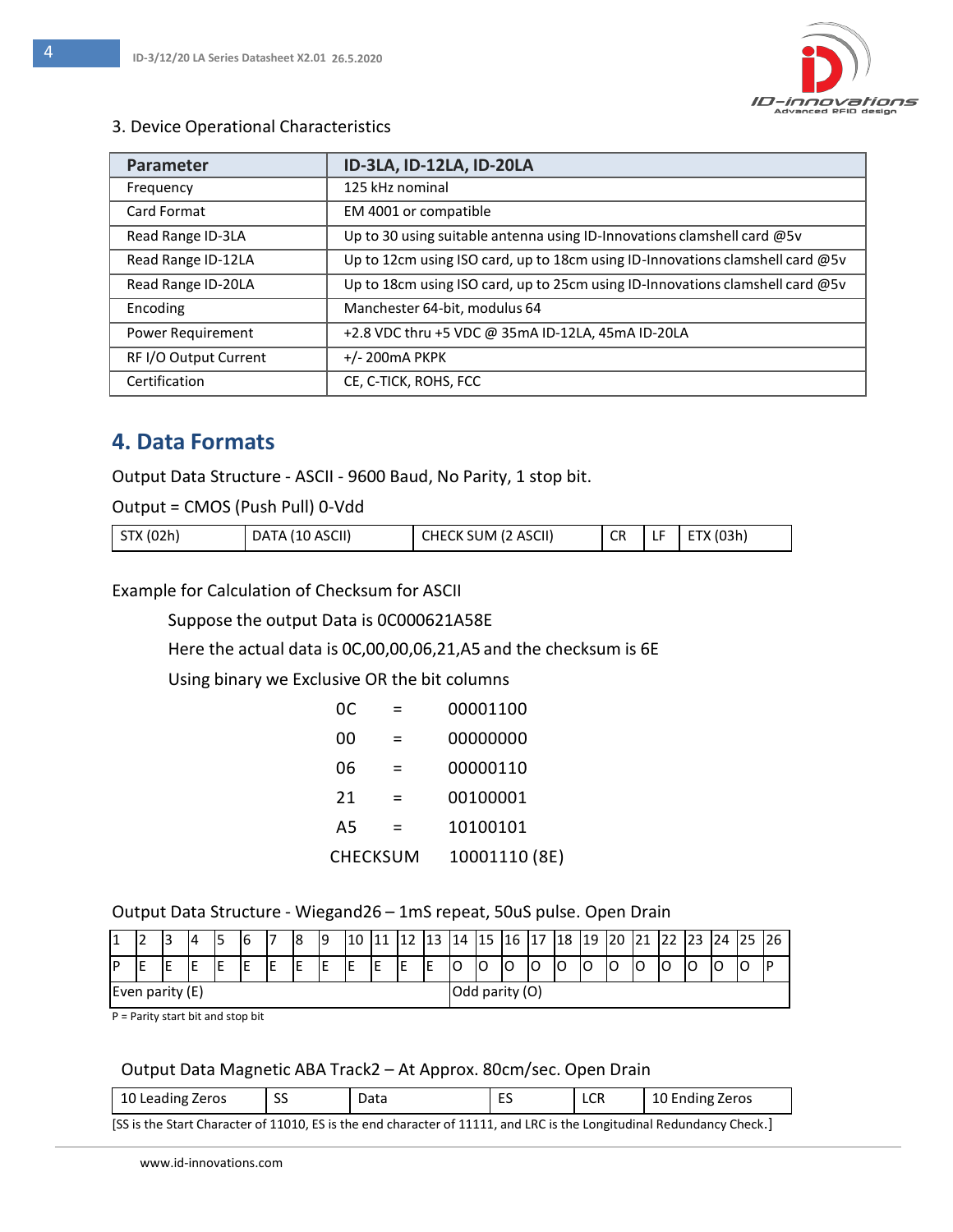

#### **5. Magnetic Emulation Waveforms**



#### Start and End Sequences for Magnetic Timing



#### **Data Timings for Magnetic Emulation**



The magnetic Emulation Sequence starts with the Card Present Line going active (down). There next follows 10 clocks with Zero '0' data. At the end of the 10 leading clocks the start character (11010) is sent and this is followed by the data. At the end of the data the end character is sent followed by the LCR. Finally 10 trailing clocks are sent and the card present line is raised.

The data bit duration is approximately 330uS. The approximate clock duration is 110uS. Because of the symmetry data can be clocked off either the rising or falling edge of the clock.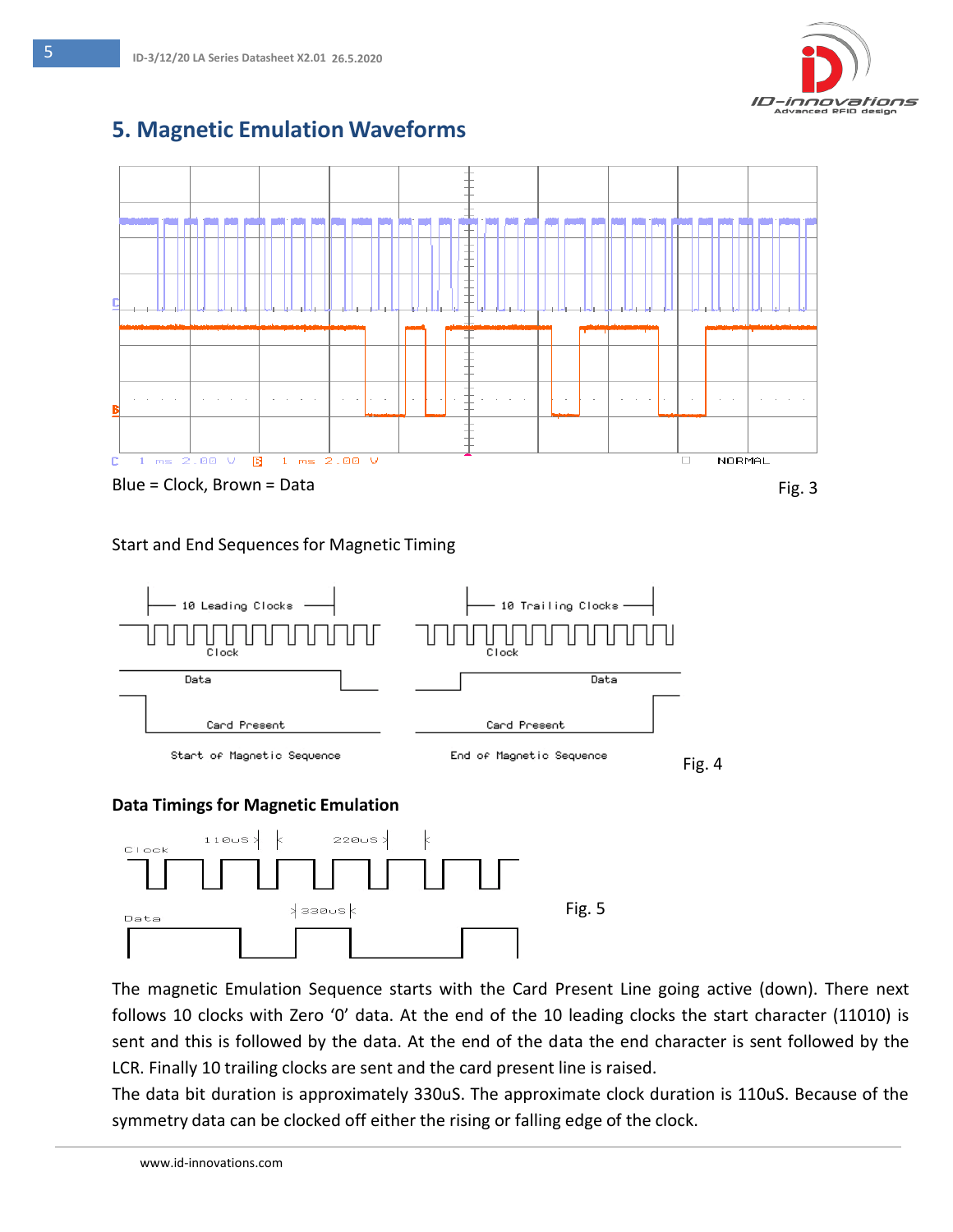

## **6. Pin Description & Output Data Formats**

| Pin#   | <b>Description</b>                 | <b>ASCII</b>        | <b>Magnet</b><br><b>Emulation</b> | Wiegand26         |
|--------|------------------------------------|---------------------|-----------------------------------|-------------------|
| Pin 1  | Zero Volts                         | GND <sub>OV</sub>   | GND 0V                            | GND <sub>OV</sub> |
| Pin 2  | Strap to Pin11                     | Reset Bar           | Reset Bar                         | Reset Bar         |
| Pin 3  | ID-3LA only<br>To External Antenna | Antenna             | Antenna                           | Antenna           |
| Pin 4  | ID-3LA only<br>To External Antenna | Antenna             | Antenna                           | Antenna           |
| Pin 5  | <b>Card Present</b>                | No function         | Card Present*                     | No function       |
| Pin 6  | Tag in Range                       | Tag in Range        | Tag in Range                      | Tag in Range      |
| Pin 7  | Format Selector (+/-)              | Strap to GND        | Strap to Pin 10                   | Strap to +5V      |
| Pin 8  | Data 1                             | <b>CMOS</b>         | Clock*                            | One Output*       |
| Pin 9  | Data 0                             | TTL Data (inverted) | Data*                             | Zero Output*      |
| Pin 10 | 3.1 kHz Logic                      | Beeper / LED        | Beeper / LED                      | Beeper / LED      |
| Pin 11 | DC Voltage Supply                  | $+2.8$ thru 5V      | +2.8V thru 5V                     | $+2.8V$ thru 5V   |

\* Requires 4K7 Pull-up resistor to +5V

Pin1 is the zero volts supply pin and the communications common ground.

Pin2 is used in manufacture and should be strapped to pin11 at all times.

Pin3 is only connected on the ID-3LA and it should be connected to an external antenna of 1.337mH. On the ID-12LA and ID-20LA modules pin3 should be left blank.

Pin4 is only connected in the ID-3LA. It should be connected to an external antenna. It should be left blank on the ID12LA and ID20LA modules.

Pin5 is only used as a 'Card Present' output when the output format is set to Magnetic Emulation. For timings see the 'Magnetic Emulation Waveforms in section 5.

Pin6 is used as a 'Tag in Range' indicator. When a tag is in range the pin is set to VDD voltage else it is at 0v. Pin6 output has an internal 3K3 resistor and may be used to drive an LED directly.

Pin7 is the format selector. The format selector selects the format depending where it is connected. See table above. Note that the output format is decided at switch on and cannot be changed later.

Pin8 has alternate functions. When the output format is set to Magnetic Emulation pin8 is used as the 'Clock' output. For timings see the 'Magnetic Emulation Waveforms in section 5. The alternate mode is active when the output format is set to ASCII and pin8 then outputs the ASCII data. Pin 8 may be used to connect to a computer RS232 input. See section on connecting to a computer.

Pin9 is active when the output format is set to ASCII and it outputs complementary (inverted) ASCII data output. Pin 9 is also suitable for connection to a UART.

Pin10 is the beeper out pin. When the beeper is active pin10 delivers an output square wave of approximately 3.3KHz. The pin is not buffered and cannot be used to drive a beeper directly.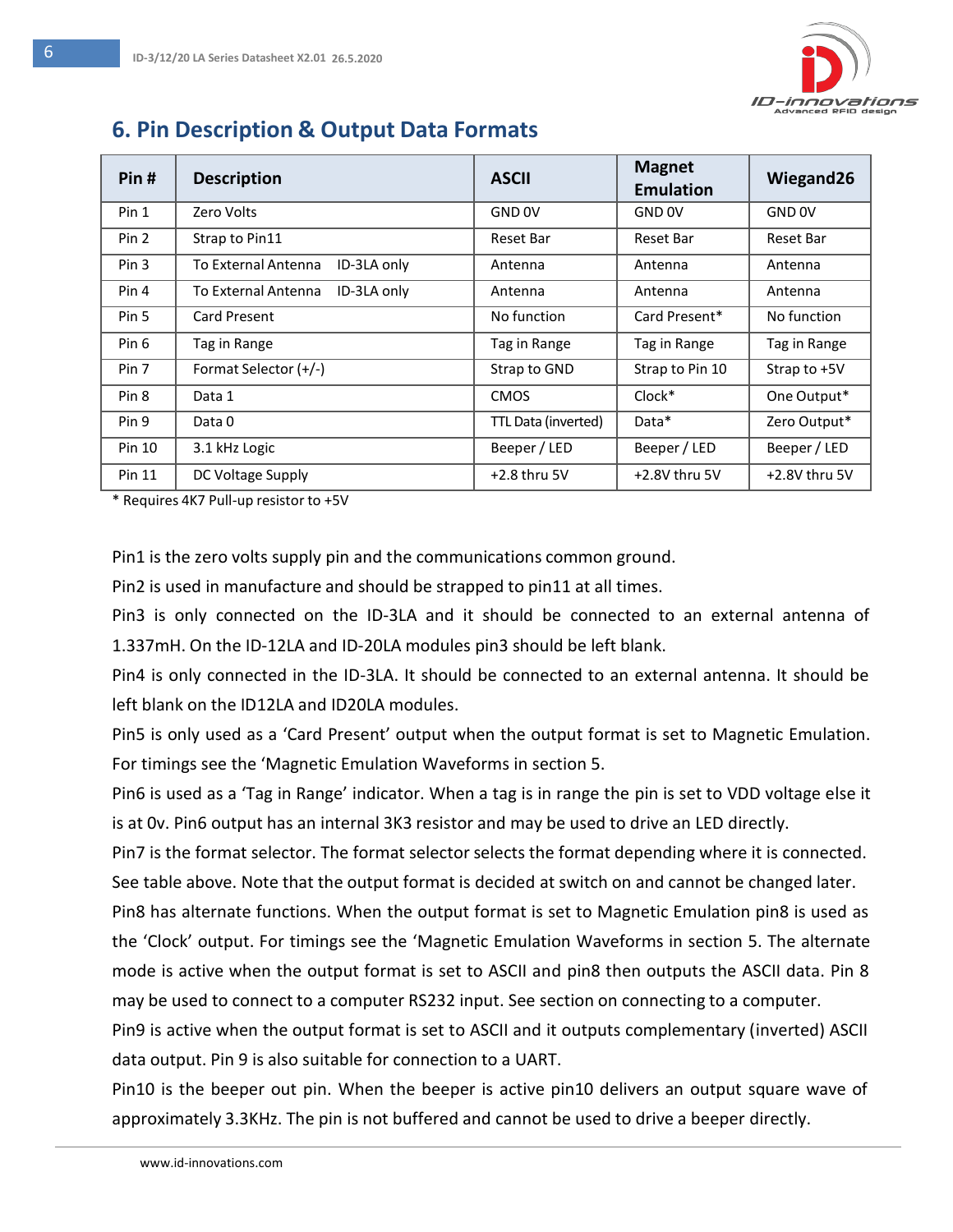

Pin11 is the DC supply pin. The supply voltage must be free from noise and preferably from a linear regulator with less than 3mV PKPK noise. Many modern regulators have noise below 100uV RMS and these are ideal. See the section on choice of power supply.

## **7. Absolute Maximum Ratings**

| Maximum voltage applied to Pin 2                                       | (Vcc)             | 5.5volt             |
|------------------------------------------------------------------------|-------------------|---------------------|
| Maximum voltage applied to Pin 2                                       | (Reset)           | $Vcc + 0.7v, -0.7v$ |
| Maximum current drawn from Pin 3                                       | (Antenna)         | $+/- 75mA$          |
| Maximum 125 KHz RF Voltage at Pin 4                                    | (Antenna)         | $+/-$ 80volt Peak   |
| Maximum current drawn from Pin 5                                       | (Card Present)    | $+/-$ 5mA           |
| Maximum current drawn from Pin 6                                       | (Tag in Range)    | $+/-$ 5mA           |
| Maximum Voltage at Pin 7                                               | (Format Selector) | $Vcc + 0.7v, -0.7v$ |
| Maximum current drawn from Pin 8                                       | (Data1)           | $+/-$ 5mA           |
| Maximum current drawn from Pin 9                                       | (Data0)           | $+/-$ 5mA           |
| Maximum current drawn from Pin 10                                      | (Beeper)          | $+/- 10mA$          |
| Additionally, Pins 5, 6, 7, 8, 9 & 10 may not have a voltage exceeding |                   | $Vcc + 0.7v, -0.7v$ |

These ratings are absolute maximums and operation at or near the maximums may cause stress and eventual damage or unpredictable behaviour.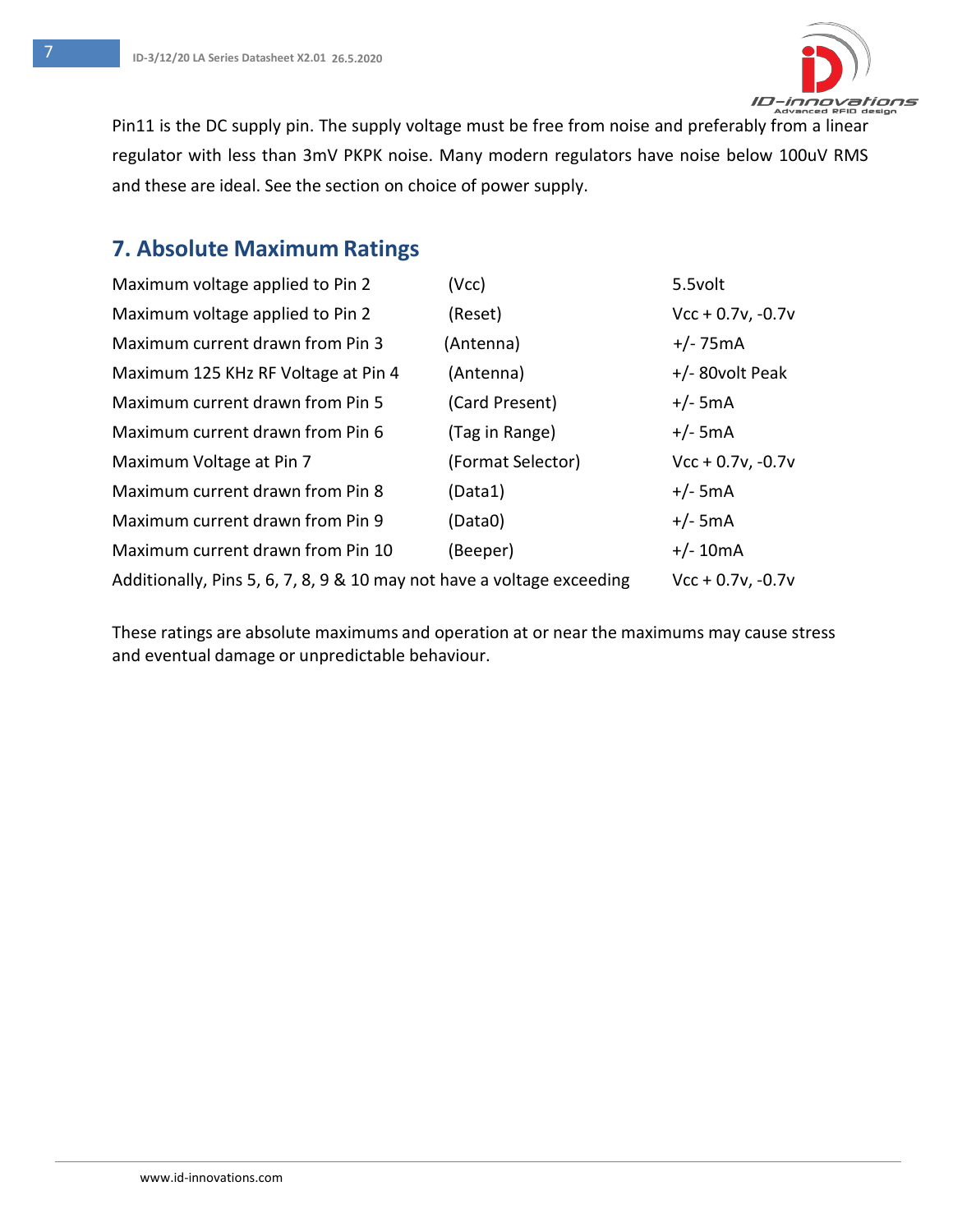

## **8. Circuit Diagram**

#### 8.1 Circuit Diagram for ID-12LA, ID-20LA



|  |  | 8.2 Circuit Diagram for ID-3LA |  |  |
|--|--|--------------------------------|--|--|
|--|--|--------------------------------|--|--|



| <b>Parts List</b> |                          |  |  |
|-------------------|--------------------------|--|--|
| Part #            | Value                    |  |  |
| R1                | 100R                     |  |  |
| R2                | 4K7                      |  |  |
| R3                | 2K2                      |  |  |
| C1                | 10uF 25v electrolytic    |  |  |
| C <sub>2</sub>    | 1000uF 10v electrolytic  |  |  |
| C <sub>3</sub>    | 100nF                    |  |  |
| Q1                | BC457 or similar         |  |  |
| LED1              | Read LED                 |  |  |
| LED <sub>2</sub>  | Tag In Range LED         |  |  |
| Β1                | 2.7khz - 3kHz 5v PKPK AC |  |  |

| <b>Parts List</b> |                          |  |  |
|-------------------|--------------------------|--|--|
| Part #            | Value                    |  |  |
| R1                | 100R                     |  |  |
| R <sub>2</sub>    | 4K7                      |  |  |
| R3                | 2K <sub>2</sub>          |  |  |
| C1                | 10uF 25v electrolytic    |  |  |
| C <sub>2</sub>    | 1000uF 10v electrolytic  |  |  |
| C3                | 100nF                    |  |  |
| l 1               | 1.337mH                  |  |  |
| Q1                | BC457 or similar         |  |  |
| LED1              | <b>Read LED</b>          |  |  |
| LED <sub>2</sub>  | Tag In Range LED         |  |  |
| Β1                | 2.7khz - 3kHz 5v PKPK AC |  |  |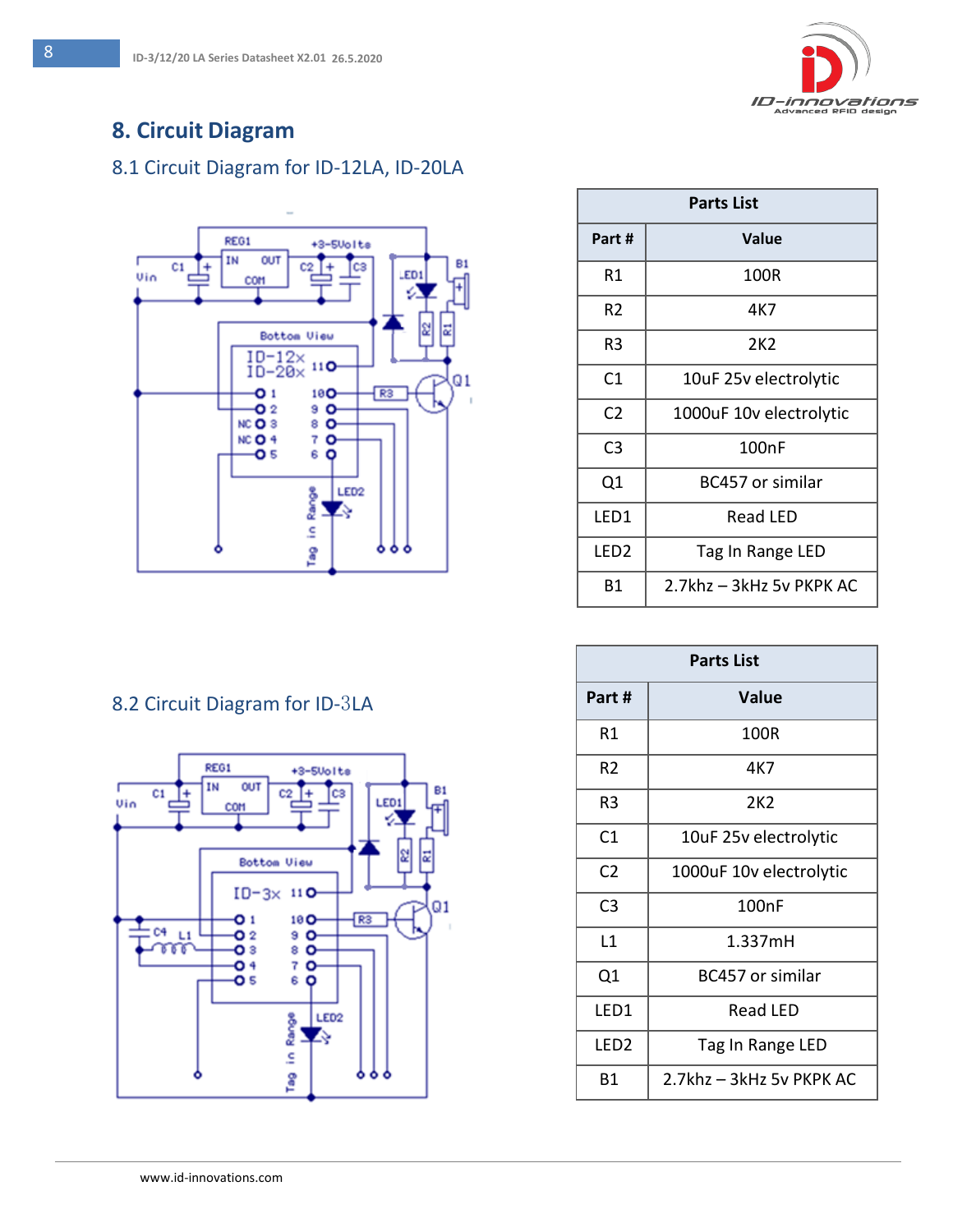# **9. Dimensions(mm)**

|   | ID-3LA |      |      |
|---|--------|------|------|
|   | Nom.   | Min. | Max. |
| A | 12.0   | 11.6 | 12.4 |
| B | 8.0    | 7.6  | 8.4  |
| C | 15.0   | 14.6 | 15.4 |
| D | 20.5   | 20.0 | 21.5 |
| E | 18.5   | 18.0 | 19.2 |
| F | 14.0   | 13.0 | 14.8 |
| G | 22.0   | 21.6 | 22.4 |
| P | 2.0    | 1.8  | 2.2  |
| н | 5.92   | 5.85 | 6.6  |
| J | 9.85   | 9.0  | 10.5 |
| W | 0.66   | 0.62 | 0.67 |



|   | ID-12LA |      |      |
|---|---------|------|------|
|   | Nom.    | Min. | Max. |
| A | 12.0    | 11.6 | 12.4 |
| B | 8.0     | 7.6  | 8.4  |
| C | 15.0    | 14.6 | 15.4 |
| D | 25.3    | 24.9 | 25.9 |
| E | 20.3    | 19.8 | 20.9 |
| F | 16.3    | 15.8 | 16.9 |
| G | 26.4    | 26.1 | 27.1 |
| P | 2.0     | 1.8  | 2.2  |
| н | 6.0     | 5.8  | 6.6  |
| J | 9.9     | 9.40 | 10.5 |
| W | 0.66    | 0.62 | 0.67 |

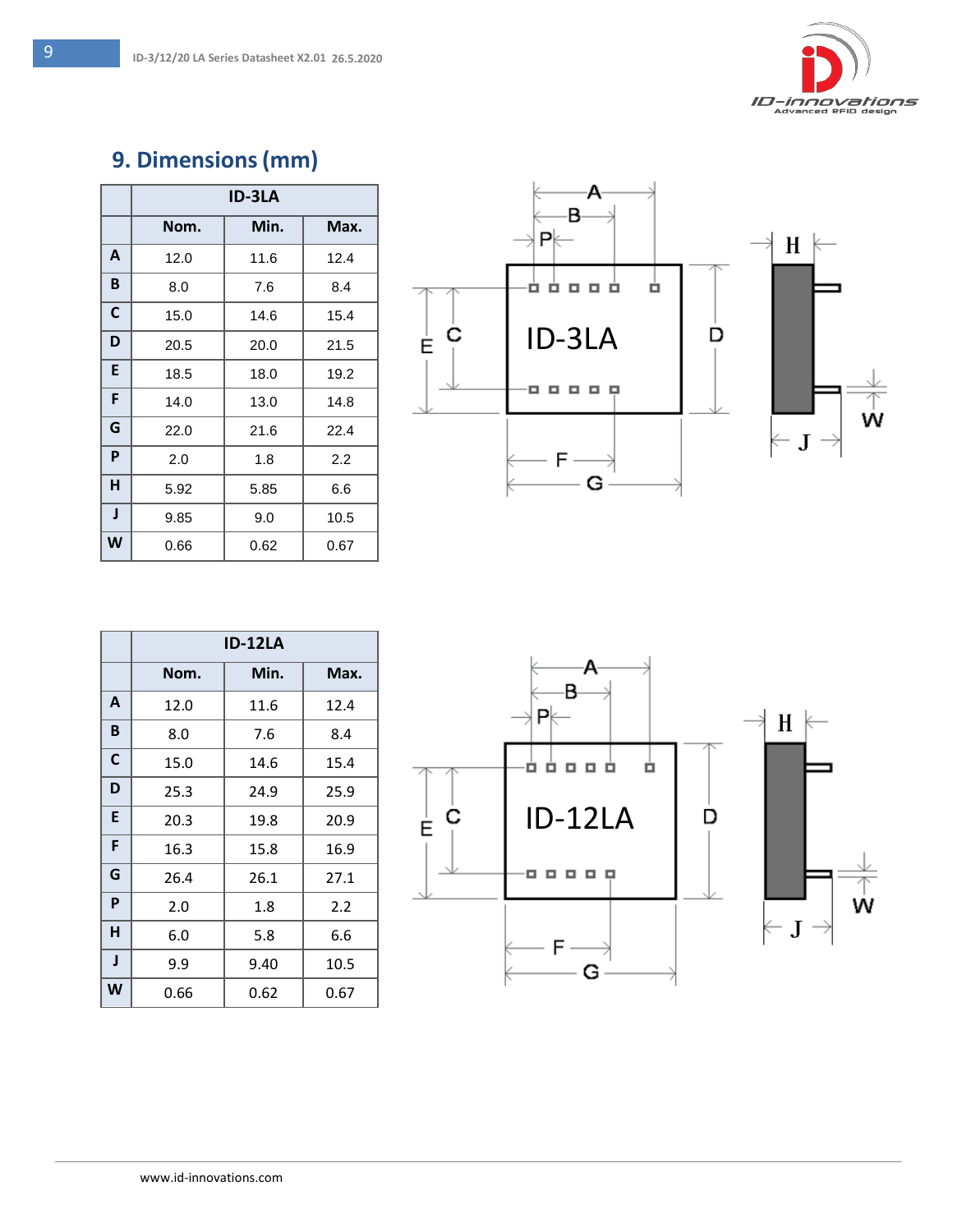|   | <b>ID-20LA</b> |      |      |
|---|----------------|------|------|
|   | Nom.           | Min. | Max. |
| A | 12.0           | 11.6 | 12.4 |
| B | 8.0            | 7.6  | 8.4  |
| C | 15.0           | 14.6 | 15.4 |
| D | 40.3           | 40.0 | 41.0 |
| E | 27.8           | 27.5 | 28.5 |
| F | 22.2           | 21.9 | 23.1 |
| G | 38.5           | 38.2 | 39.2 |
| P | 2.0            | 1.8  | 2.2  |
| н | 6.8            | 6.7  | 7.0  |
| J | 9.85           | 9.4  | 10.6 |
| W | 0.66           | 0.62 | 0.67 |

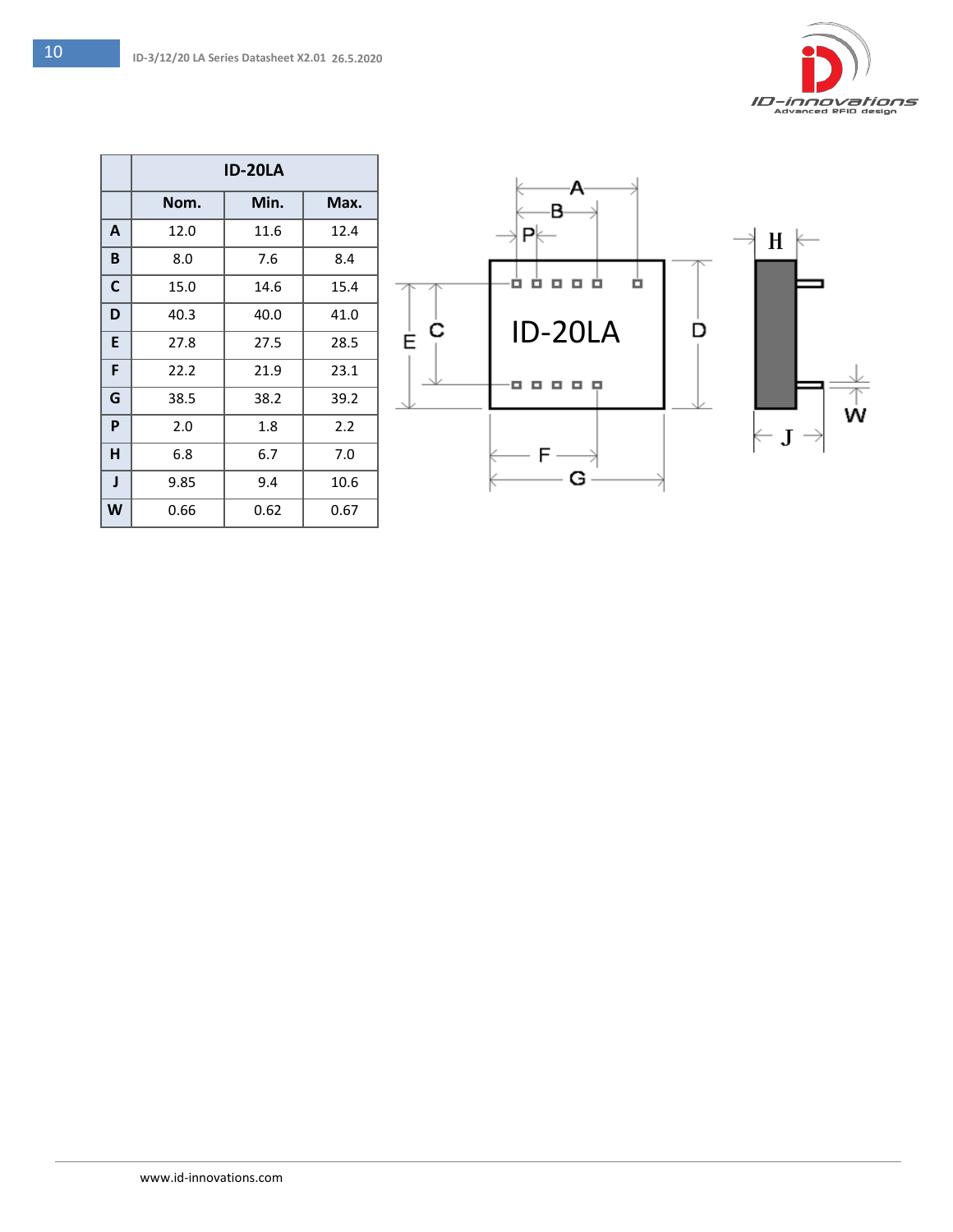

#### **10. Connection direct to a computer**

Direct connection to a computer RS232 can be made by connecting Pin8 to a 1k series resistor and connecting the other end of the resistor to the computer RS232 input. The mode is called pseudo RS232. On a standard D9 socket, connect module Pin8 via the series 1k to pin2 of the D-type. Connect the ground to Pin5 on the D-type. Leave the TX pin3 open. See "Useful Information" below for free terminal download information.

Note that a +2.8v rail will result in the data outputs having a lower swing and may not be suitable for all computers.

#### 10.1 Connection to a Processor UART

Direct connection to UART is made by connecting Pin9 to the UART Rx in pin

#### 10.2 Connecting a Read LED

Sometimes the user may not want to drive a beeper but may still need to drive an LED. In this case a driver transistor may not be necessary because the Beeper Output Pin can supply 5mA continuously. Connect a 1k5 resistor to the Beeper Pin. This will limit the current. Connect the other end of the resistor to the LED anode and connect the cathode to ground.

### **11. Useful information**

For general testing we suggest the user downloads a terminal program free from the internet. Here is one particularly good one to consider:

<http://braypp.googlepages.com/terminal> - Truly an excellent piece of software, the best terminal we have ever seen.

If you have any technical queries please contact your local distributor, they have all the technical resources to help you and support you. Where no local distributor exists, our technical helpline may be contacted by writing to **[help@ID-Innovations.com](mailto:help@ID-Innovations.com)**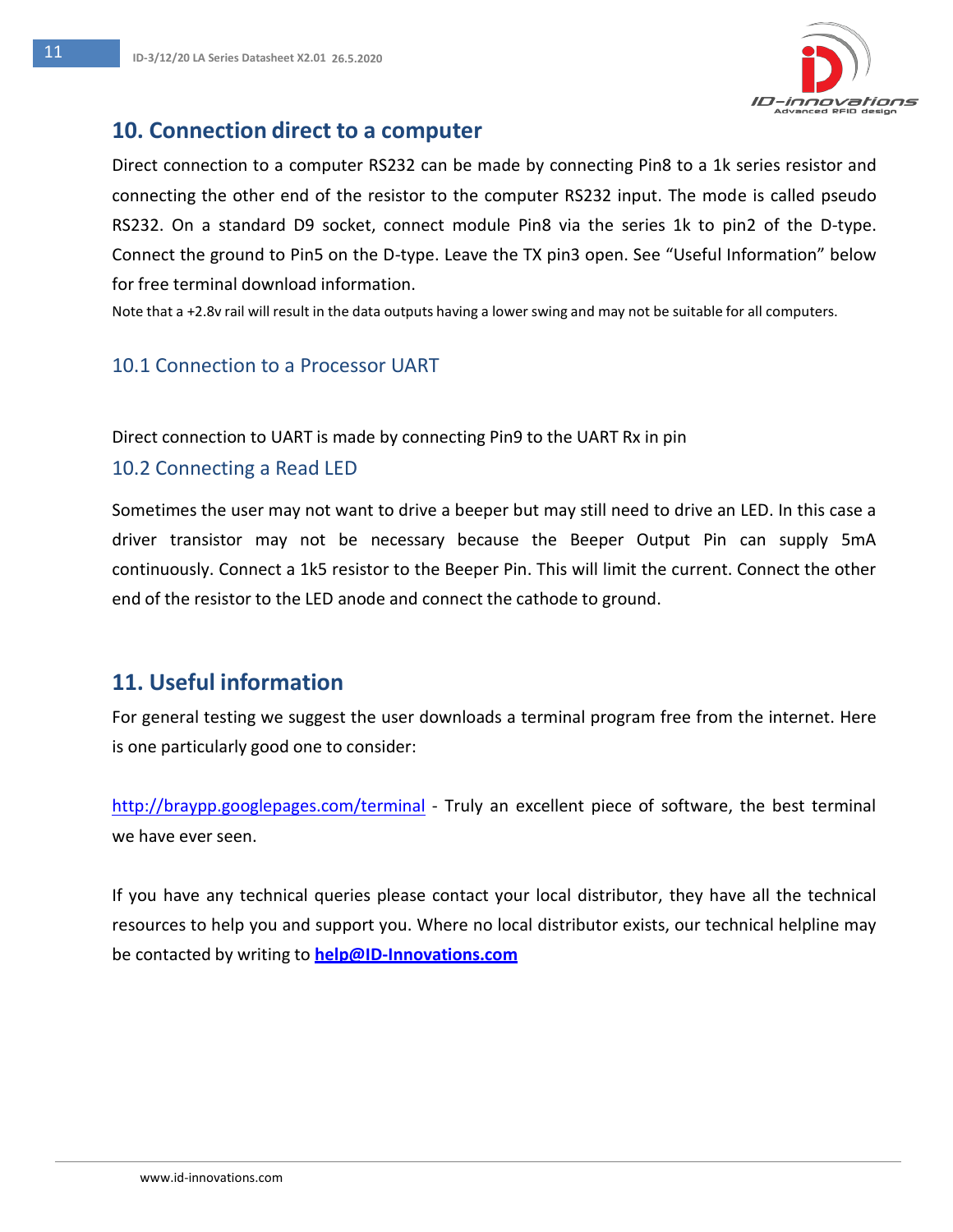

#### **12. Choice of Power Supply**

The choice of power supply is very important. The ideal power supply will be a linear type such as an LM7805 or a 3.3 volt equivalent. Batteries may also be used without a regulator, a suitable arrangement can consist of a 3volt lithium cell or 3x 1.5v cells to give 4.5 volts. Note that ID-Innovations will be introducing a low-range series of micro-power reader modules (current <1mA) with the same pin out.

Switching power supplies are gaining increasing popularity, however switching supplies can present several problems for 125 KHz readers. The switching frequency must not be close to a multiple of 125 KHz or severe interference can result which will reduce the read range. Another issue with switching supplies is output voltage ripple. For good range the output ripple should be less than 3mV PKPK. This is very demanding on switching power supplies. Some recommended solutions are shown below for use with working with switching power supplies.





The upper diagram shows a low pass filter which may help increase range if the output ripple from the switching power supply is less than 10mV PKPK. The best solution, and the one which takes up less space, uses an SOT23 linear LDO regulator. The circuit employs a Zetex device which may also be powered down. Alternatively a Microchip MCP1702 could be considered, however the maximum current is limited to 50mA and may not be suitable for the ID-3LA in some circumstances.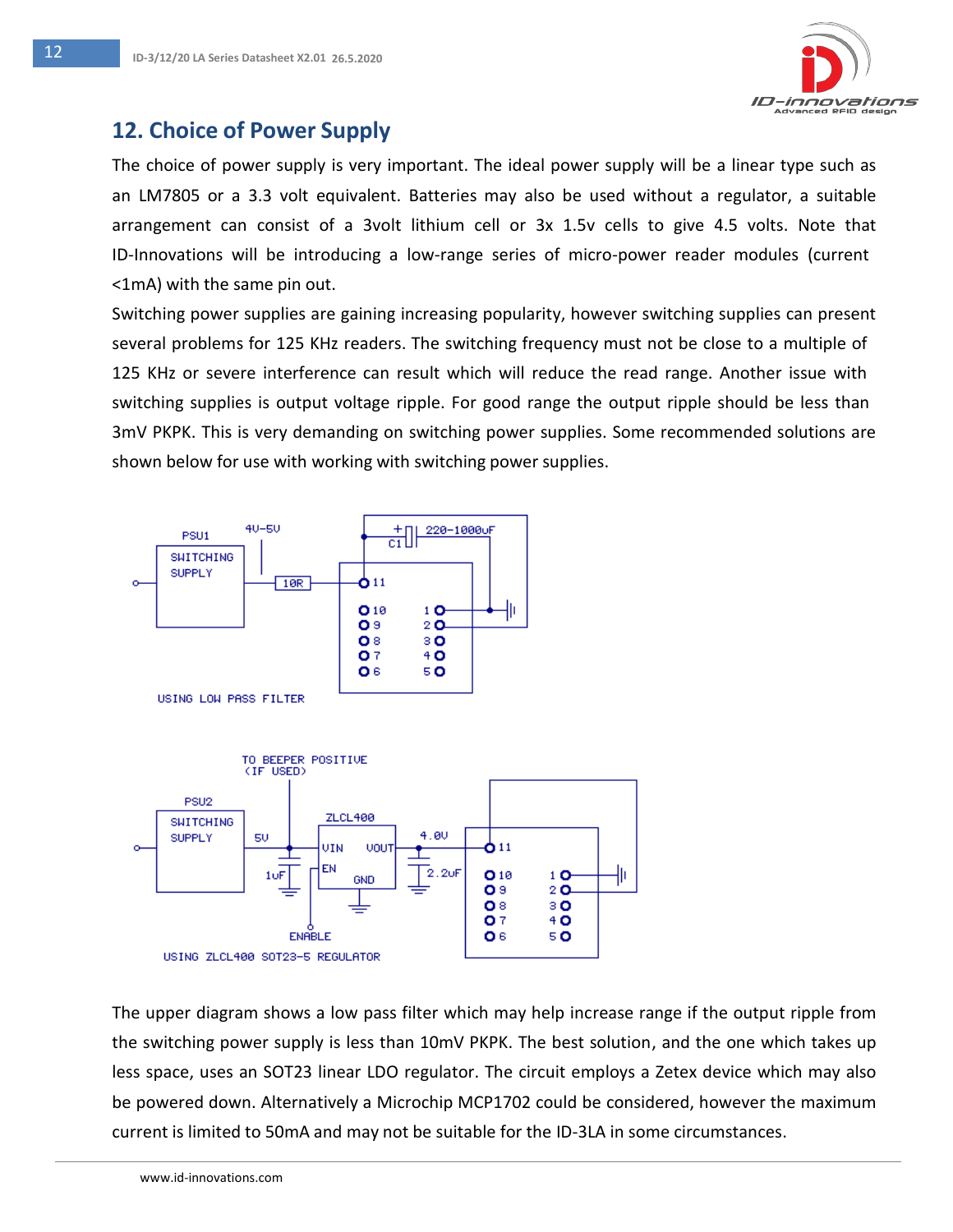

## **13. Designing Coils for ID-3LA**

The recommended Inductance is 1.337mH to be used with the internal tuning capacitor of 1n2. In general the bigger the antenna the better, provided the reader is generating enough field strength to excite the tag. The ID-3LA is relatively low power so a maximum coil size of 15x15cm is recommended if it is intended to read ISO cards. If the reader is intended to read glass tags the maximum coil size should be smaller, say 10x10cm.

Long read ranges, up to 30cm and more, can be achieved with Innovations Long Range Clamshell Cards using 10x10cm Antennas. There is a science to determine the exact size of an antenna but there are so many variables that in general it is best to get a general idea after which a degree of 'Try it and see' is unavoidable. If the reader is located in a position where there is a lot of heavy interference then less range cannot be avoided. In this situation the coil should be made smaller to increase the field strength and coupling. It is difficult to give actual examples of coils for hand wounding because the closeness and tightness of the winding will significantly change the inductance. A professionally wound coil will have much more inductance than a similar hand wound coil.

For those who want a starting point into practical antenna winding it was found that 71 turns on a 120mm diameter former gave an inductance of 1.33mH.

Sometimes the antenna coil is necessarily surrounded by a metallic enclosure or has an adjacent copper PCB plane. Both these can behave like a shorted turn. A shorted turn has the effect of setting up a current in opposition to the ID-3LA antenna coil current and is analogous to adding a negative inductance. Some range can be clawed back by either increasing the inductance or increasing the capacitance. If the experimenter has an inductance meter that works at 100 KHz then he can adjust the inductance back to 1.337mH by winding extra turns. Failing this an external capacitance, C3, can be increased to offset the lower inductance and bring the antenna back to tune.

Remember, that normally there is no need for external capacitance, because the ID2-LA has an internal capacitor of 1N2, which perfectly tunes the recommended inductance of 1.337mH.

**Warning.** Do not exceed the stated maximum voltages and currents for the ID2-LA RF output. Anybody who wishes to be more theoretical we recommend a trip to the Microchip Website where we found an application sheet for Loop Antennas. All the same, once the user has got some theoretical knowledge, the advice of most experts is to suck it and see. <http://ww1.microchip.com/downloads/en/AppNotes/00831b.pdf>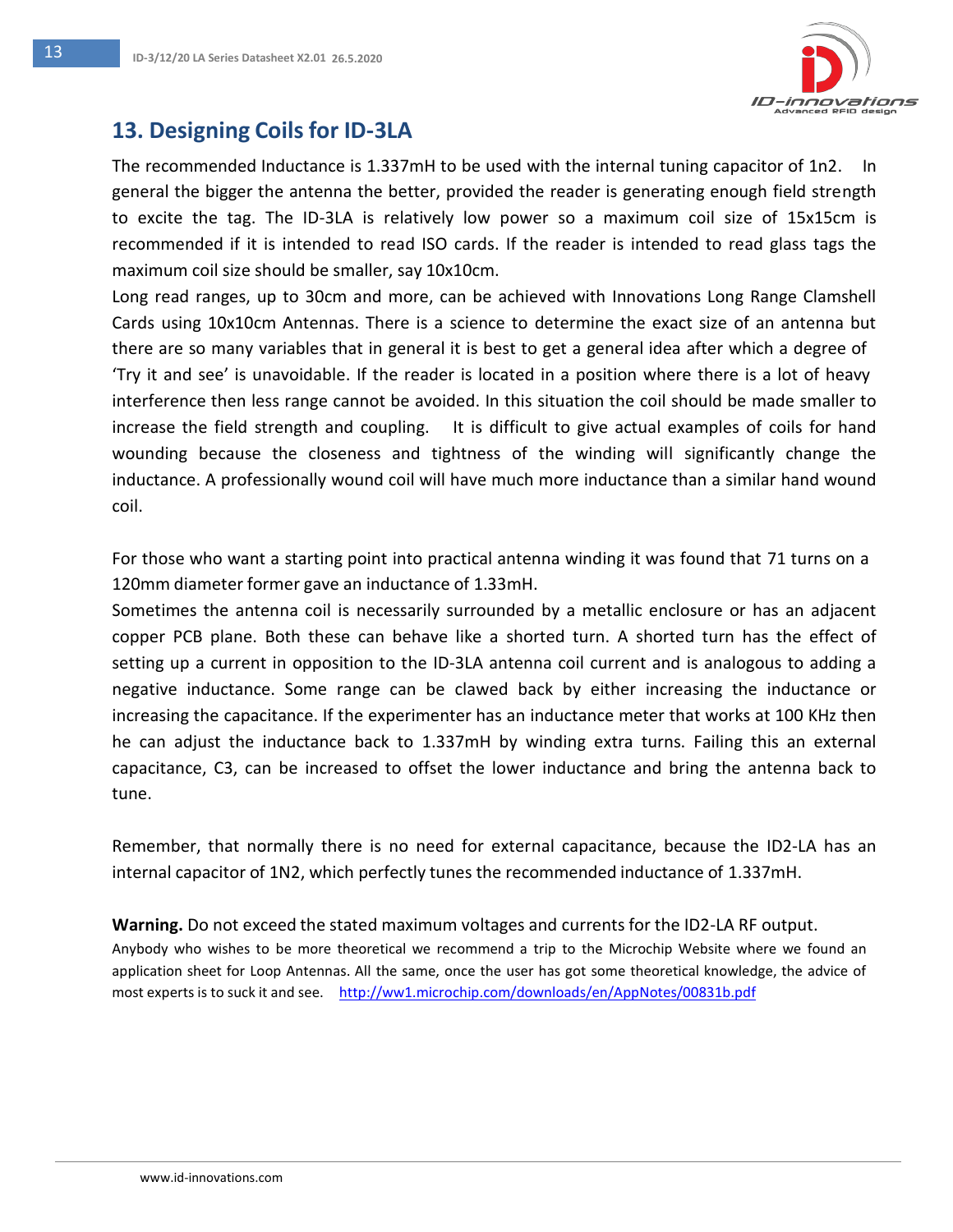

## **14. Fine Tuning the ID-3LA**

We recommend using an oscilloscope for fine-tuning. Connect the oscilloscope to observe the 125kHz AC voltage across the coil. Get a sizeable piece of ferrite and bring it up to the antenna loop. If the voltage increases then more inductance is required. If the voltage decreases as the ferrite is brought up to the antenna then the inductance is too great. If no ferrite is available then a piece of aluminium sheet may be used for testing in a slightly different way. Opposing currents will flow in the aluminium and it will act as a negative inductance. If the 125kH AC voltage increases as the aluminium sheet approaches the antenna then the inductance is too high. Note it may be possible that the voltage will first maximize then decrease. This means that the module is near optimum tuning. When using ferrite for test then it implies that the coil is a little under value and when using aluminium sheet it implies the coil is a little over value.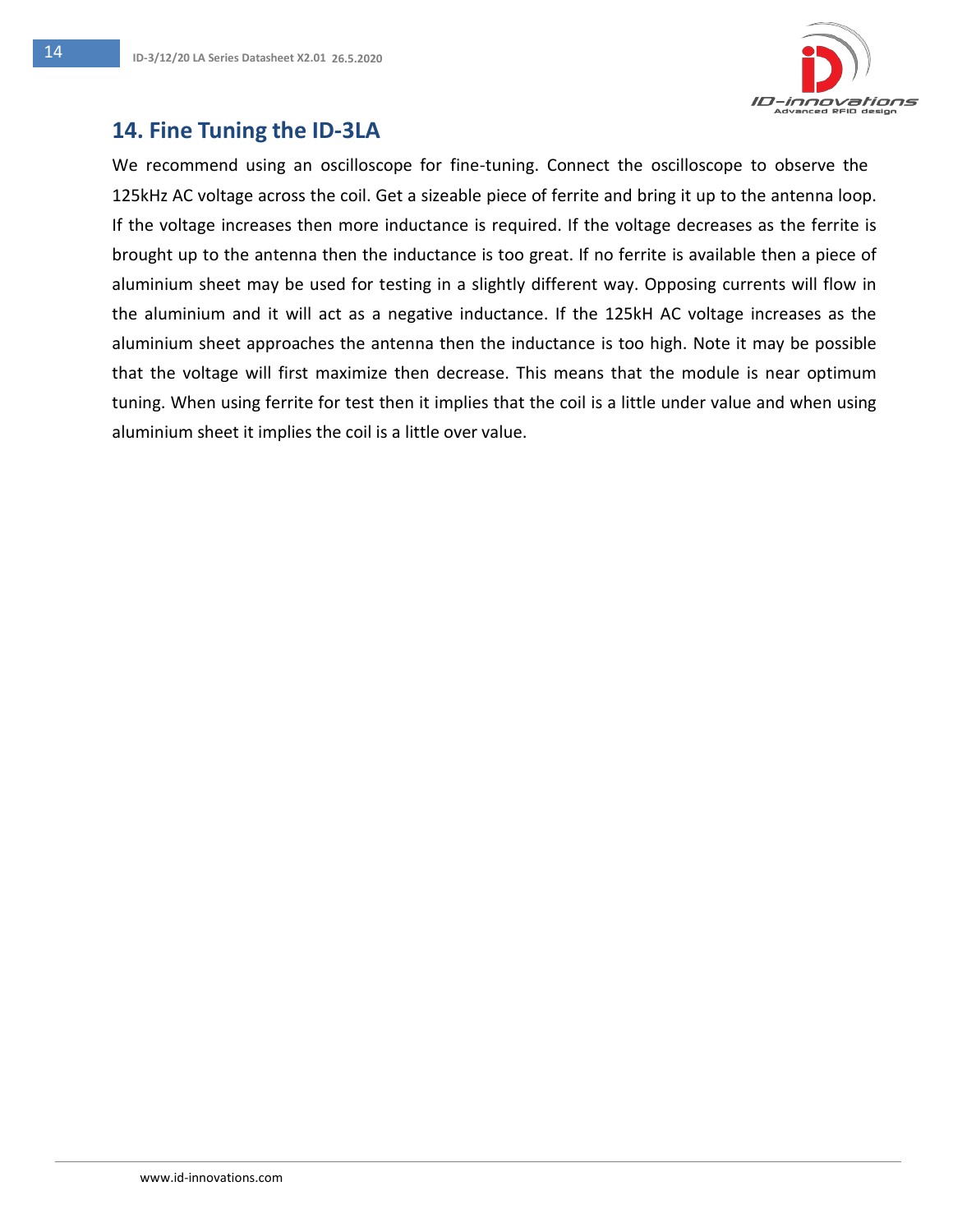

#### **15. ID-3LA Compatibility Issues with the ID-2**

With the exception of pin6, which should be left unconnected in the ID-2, and which now serves as a 'Tag in range Pin', the ID2-LA is 100% pin compatible and supply voltage compatible with the ID-2 and its read and output data functionality is also 100% compatible, the only difference is the RF drive power and tuning. The original ID-2 employed an internal 1n5 (0.0015uF) capacitor and an external 1.07mH search coil, the ID2-LA employs an internal 1n2(0.0012uF) capacitor and an external 1.337mH search coil.

The ID2-LA has a greater RF drive than the ID-2 and the internal tuning capacitor (1n2) requires an external antenna inductance of 1.337mH. If this value inductance is used an external tuning capacitor is not required.

Note that the original ID-2 search coil (value 1.07mH) may still be used if a 180pF or a 220pF external COG capacitor is added across pins 1 and 4. As with the ID-2, the ID2-LA internal tuning capacitor can be accessed on pins 1 and 4. If an external capacitor is added it should be a 100v 180pF COG or a 100v 220pF COG. The ID2-LA RF output drive is greater than the ID-2 RF drive. Users wishing to migrate to the ID2-LA should ensure that the RF voltage and current limits are not exceeded.

#### **16. ID-12LA, ID-20LA Compatibility Issues with ID-12, ID-20**

With the exception of pin6, which should be left unconnected in the ID-12 and ID-20, and which now serves as a 'Tag in range Pin', the ID12-LA and ID20-LA is 100% pin compatible and supply voltage compatible with the ID-12 and ID-20 and its read and output data functionality is also 100% compatible.

#### **17. Layout Precautionsfor ID-12LA and ID-20LA**

The layout of the mother board is important. Below is a short list of steps to ensure good read range.

- 1) Never put a copper ground plane under an ID-12LA or an ID-20LA. The antenna in the module will couple with the copper and the copper will act as a shorted turn. A shorted turn acts much like a negative inductance and will detune the antenna in the module.
- 2) Never run a noisy supply track under the module. The track will couple with the antenna and the noise will reduce the read range.
- 3) Never run the tracking of decoupling capacitors for other circuitry, processor etc., under the module.
- 4) Track the module supply decoupling capacitor as close to pin1 and pin11 as possible.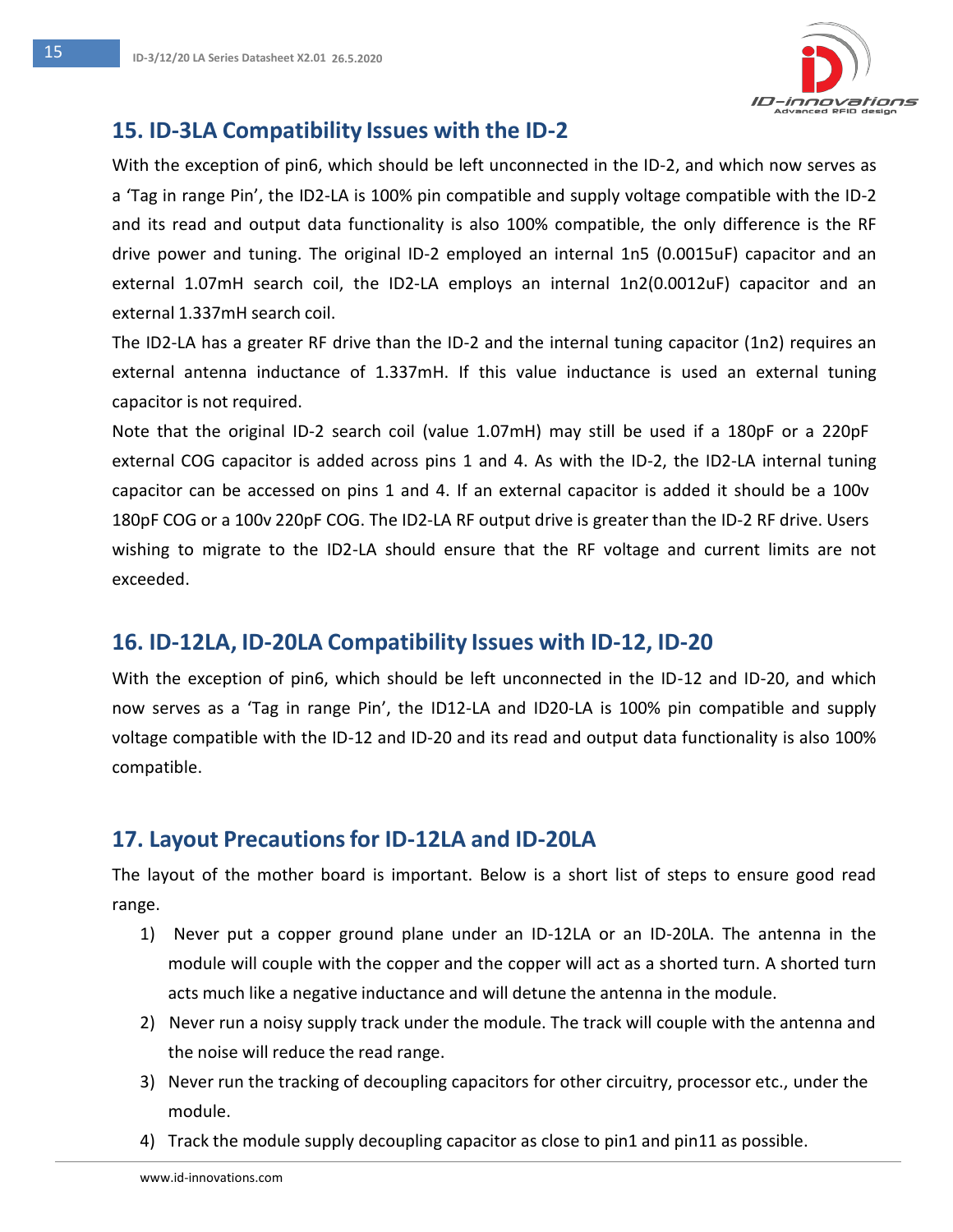

- 5) Use a linear regulator for the supply if possible. If a switching power must be used then see the section on choice of power supply.
- 6) If a switching supply is present on the same mother board, and uses an inductor, consider rotating the inductor to obtain the least coupling with the module antenna.
- 7) Preferably power the beeper from another supply. Beepers can draw large current that can cause the module supply voltage to dip momentarily causing a module brown out reset or other erratic malfunction.

Note. Low power regulators are less expensive, easier to configure, take up less room and noise is easier to control. If long read-range is not critical to your application, consider the ID-Innovations micro power range of pin compatible modules; these typically draw less than 100 micro amperes at 3v.

### **18. Contact Information**

**Head Office—Australia** ID Innovations 21 Sedges Grove Canning Vale, W.A. 6155 Telephone: +61 8 94554615 Fax: +61 8 94553615